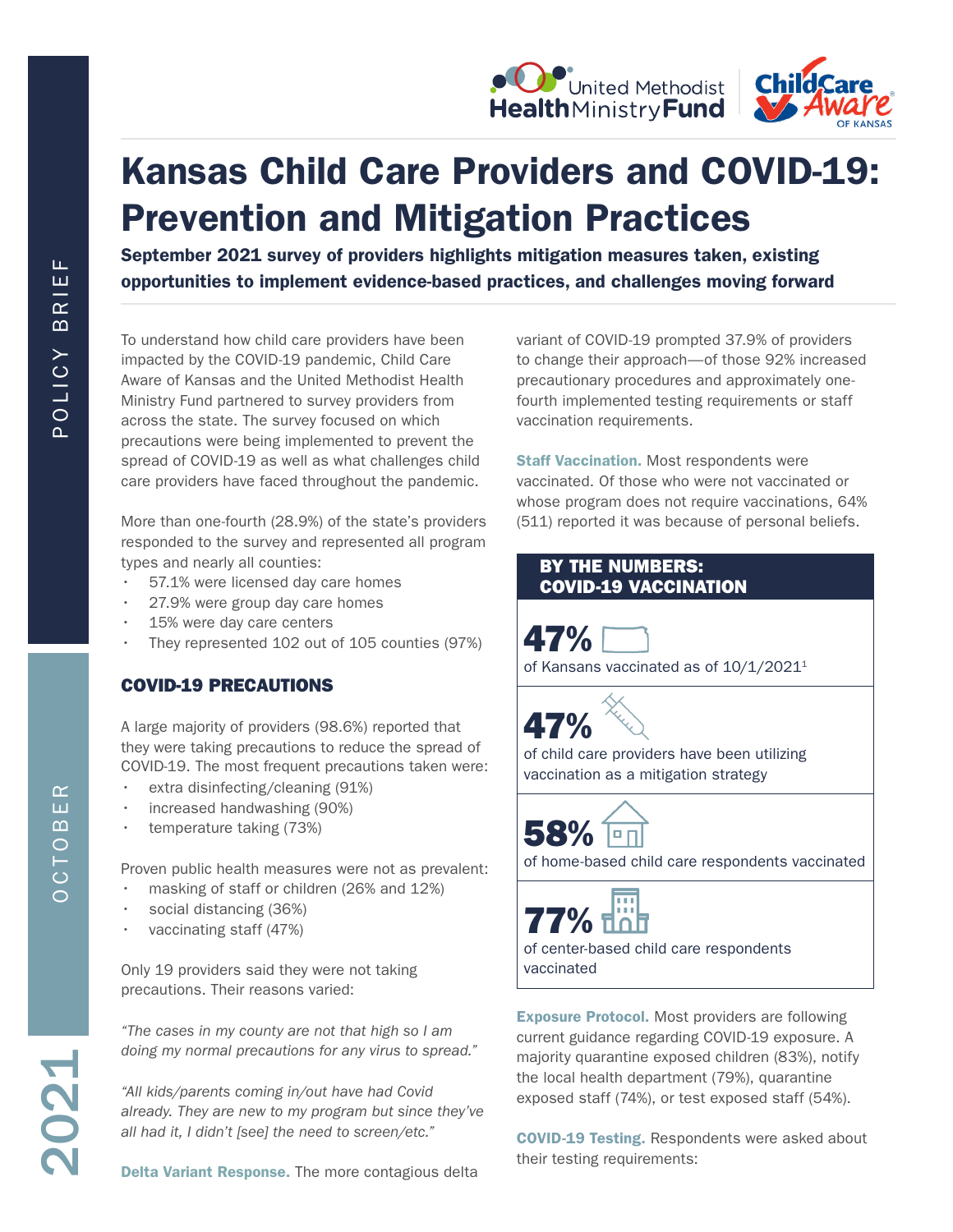



- 61% require staff to be tested when exposed
- 4% require it regularly as a precaution
- 35% do not require testing

Of the sites that require testing, 94% of homes and 95% of centers require staff to stay home while waiting for results.

Motivation or Assistance. Providers were asked which requirements or incentives would help them implement COVID-19 precautions. They shared the following would help:

- financial support or incentives (70%)
- support from parents and their community (49%)
- mandates or requirements from the state (43%)
- 29% would not make changes if new requirements or incentives were implemented; the most common reason was the feeling that they were already doing enough and were not sure what else they could do

Some barriers reported in the responses were pushback from parents regarding more strict policies (e.g., mask wearing, quarantining if exposed, symptom screening).

*"I would offer to close my daycare more often if I was guaranteed pay. It's hard to tell families their kids with colds can't come to daycare and it's hard to keep people when you do."*

*"Yes, we have already increased our precautions, but we would be able to do more if we had more funding to keep extra staff in place for even more extra cleaning."*

*"I feel I'm doing all I can. And I don't want to get vaccine until there's been a long while of seeing what side [effects] come from it."*

## OVERALL IMPACT OF THE PANDEMIC

Most programs reported that this time has been extremely stressful and has even caused many to consider closing their centers or home-based programs and seeking other forms of income. Many common themes emerged about the impacts of the pandemic, roadblocks they have faced, and ways they have adapted.

**Staffing.** The largest impact has been staffing. Providers

have had difficulty finding and keeping qualified staff as well as appropriately compensating them due to financial strain.

*"The ability to pay higher wages will attract more qualified staff who can work right away and give us the ability to provide more quality childcare in our rural community."*

*"The roadblocks are finding teachers. I would like to require my teachers to all be vaccinated, however some do not want to get the vaccine and I would not have enough staff to operate if I required it."*

*"Our waitlist has increased and our staffing has decreased. We are struggling to find qualified staff. With reduced enrollment, offering more attractive salaries in not an option."*

Relationships with Families and Communities. Providers' relationships with families have been strained due to disagreements on policies, lack of knowledge of what families are doing at home, and families not keeping their sick children home.

*"The pandemic has made things very difficult. Everyone has their own opinions about how to stay safe which makes it difficult to make rules, enforce rules, and keep everyone happy without losing families."*

*"The biggest problem is parents not wanting to quarantine their children when needed due to the misinformation out there about covid 19."*

*"Parents want more space to distance children and with a small place, there's not enough room to distance AND provide enough floor space to play."*

Financial Strain. Financial strain has increased due to lower enrollment numbers, closures, changes in hours of operations, and purchasing of additional cleaning supplies, among other reasons.

*"My attendance was down which affected my working capital and my income. Attendance was back up but now that school has started, people are getting quarantined again and my attendance is down again."*